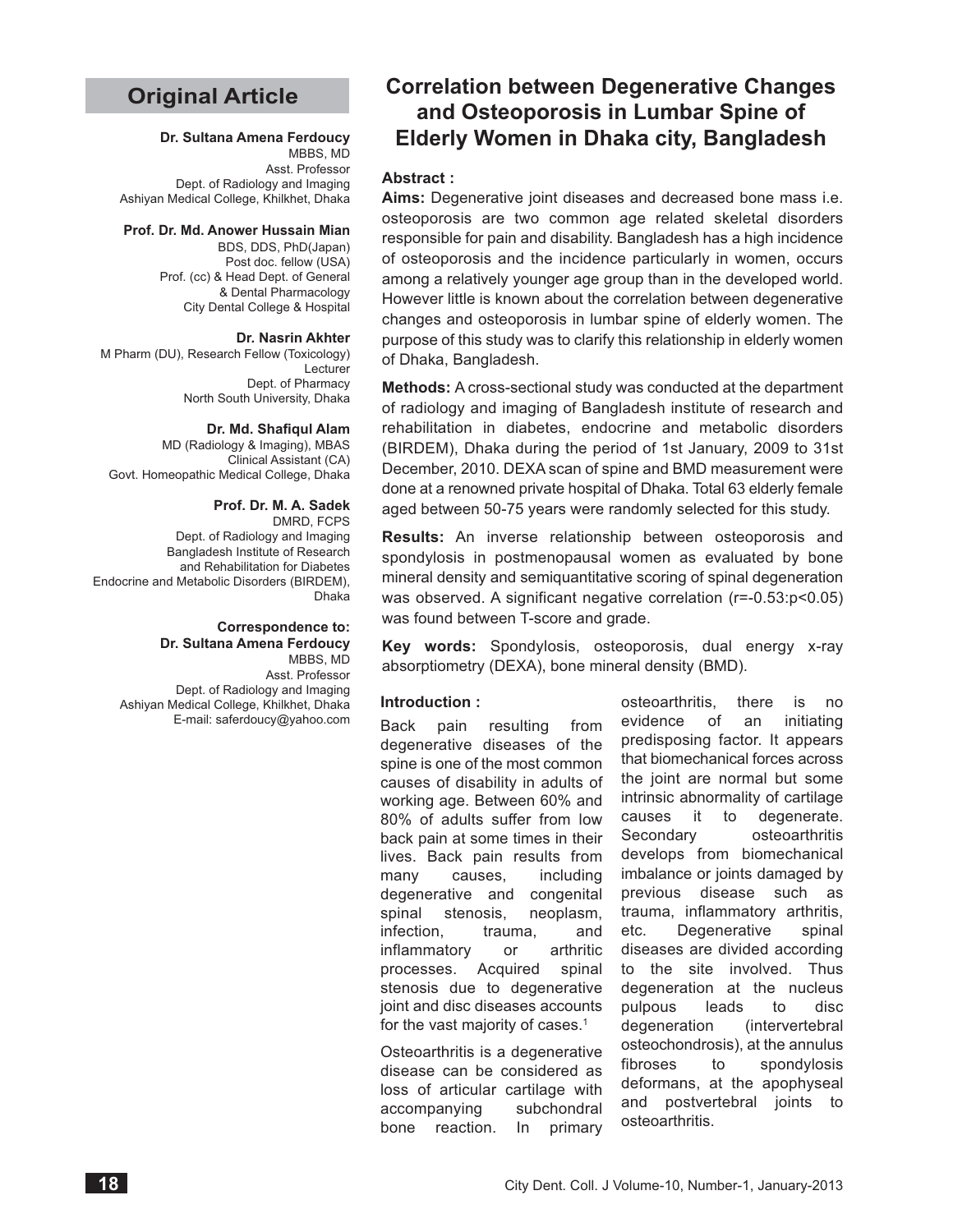Degenerative disc disease may occur any where in the spine, but is most common in the lower cervical and lower lumbar. It is characterized by disc space narrowing, reactive sclerosis of adjacent vertebrae, small peripheral osteophytes and intranuclear gas due to the vacuum phenomena. Spondylosis deformans is characterized by osteophytes with a relatively normal or only slightly reduced disc space. Apophyseal joint osteoarthritis occurs predominantly in the cervical and lumbar region and is characterized by joint space narrowing, sclerosis and hypertrophic bone formation.2 Coexistence of osteoarthritis and osteoporosis is considered as uncommon.3,9 Degenerative disc disease and osteoarthritic changes in the lumbar spine is called lumbar spondylosis.<sup>17</sup> Lumber disc degeneration is characterized radiologically by the presence of osteophytes, end plate sclerosis and disc space narrowing.4,5

Osteoporosis is the most important cause of fracture of the hip, vertebra and distal radius. Osteoporosis has become a health problem in the developed and developing countries.6 According to World Health Organization (WHO), osteoporosis can be generalized or localized. Again, generalized osteoporosis can be primary and secondary types. Type I primary osteoporosis is osteoclast mediated and is characterized by a rapid bone loss seen in recent postmenopausal women. Therefore, distal radial and vertebral fractures are common. Type II primary osteoporosis is senile, osteoblast mediated and is characterized by age related bone loss, calcium deficiency and /or hyperparathyroidism. Fractures of the proximal femur, especially fracture of the neck of femur and inter-trochanteric fractures are more common in this type of osteoporosis.<sup>6</sup>

Degenerative factors such as, osteophytes, osteochondrosis, scoliosis and vascular calcification are increased from 35% to 80% in the 55 to 70 years age group.<sup>7</sup> It has been accepted generally that conditions of osteoporosis and osteoarthritis are different diseases, possibly resulting from different pathomechanisms. Several investigators have examined the coexistence of osteoporosis and spondylosis in the spine and have reported an inverse relation between decreased bone mineral density (BMD) and intervertebral disc degeneration.8,10,11 Previous studies revealed that an increase in BMD is related with increasing osteophyte and end plate sclerosis grade though not with disc space narrowing. Adjusting for body mass index (BMI) and physical activity does not influence the strength of the association.5 Another study suggested that retrolisthesis like other spinal degenerative diseases, was associated with increased spinal BMD.<sup>13</sup> Osteophytes and end plate sclerosis were more frequent in men than women, but there was no gender difference in the frequency of disc space narrowing. All radiographic features increased in frequency with age; for osteophytes this was true only after excluding mild (grade 1) osteophytes.<sup>13</sup>

The bone density score determines if the patient has osteopenia (low bone mass) or osteoporosis. A woman's bone mass reaches its peak at around the age of 35 years and levels off during menopause. Bone density declines sharply during the first year of menopause. A DEXA scan can detect even a 1% loss of bone mass. A BMD can be critical to a woman's health later in life when the risk of fracture increases.12 There are several different ways to measure BMD. Dual-energy X-ray absorptiometry (DEXA) is the most accurate way to measure BMD. It uses two different Xray beams to estimate bone density in spine and hip. Strong, dense bones allow less of the X-ray beam to pass through them. The amounts of each X-ray beam that are blocked by bones and soft tissue are compared to each other.<sup>14</sup> Previous studies reported that an inverse correlation was observed between osteoporosis and spondylosis.9,15

Most studies have focused on the association between bone mass and osteoarthritis at the hip, knee, or hand. Less is known about the association between bone mass and degenerative diseases in the spine. However, in the previous studies, only rudimentary qualitative grading systems were used to evaluate the severity of spondylosis.<sup>8</sup> More quantitative scoring methods for spondylosis appear necessary to achieve more accurate and better determination of the correlation between the bone mass and degeneration. To the best of our knowledge, there is no prior study available in our country to evaluate the possible inverse relationship between osteoporosis and spondylosis. In the current study, the severity of spondylosis was examined using the semi quantitative osteophyte score and the intervertebral disc score from radiographs of the spine. These scores then were examined in relation to the BMD measurements at the lumbar spine.

# **Materials & Methods:**

# **Selection of patients:**

Inclusion criteria-

1. Elderly female subjects (50-75 years).

2. Spinal radiograph and DEXA scan of spine were done.

Exclusion criteria-

1. Subjects under hormone replacement therapy.

2. Interval between X-ray spine and DEXA scan was more than 1 year.

3. History of hysterectomy.

**Sample size:** Estimated final sample size was 63.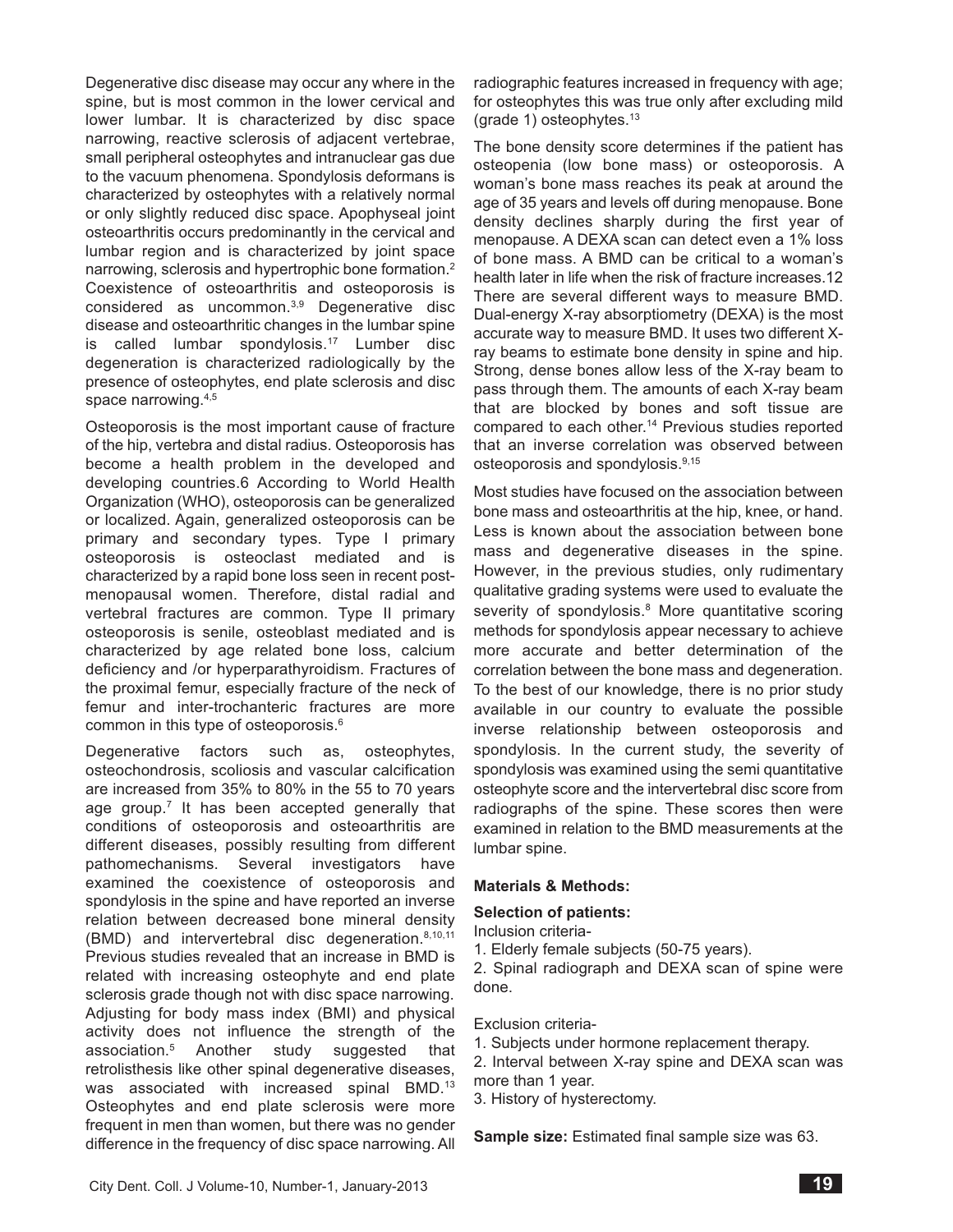# **Methods:**

The patients who were sent for X-ray lumbar spine in department of radiology and imaging and fulfill the inclusion criteria included in this study. Lumbar spine radiographs were taken according to a standard protocol with the film centered at L3 vertebra. Anteroposterior and lateral views were taken. The radiographs were evaluated by using a semi quantitative scoring system of Kellgren and Lawrence score.<sup>16</sup>

## **Kellgren and Lawrence score:**

**Grade–I:** Minimal osteophytosis only.

**Grade–II**: Definite osteophytosis with some sclerosis of anterior part of vertebral plates.

**Grade–III:** Marked osteophytosis and sclerosis of vertebral plates and marked narrowing of disk space. **Grade–IV:** Large osteophytosis, marked sclerosis of vertebral plates and marked narrowing of disk space.

Osteoporosis was measured by DEXA scan by using T-scores. The WHO uses T-scores<sup>18</sup> to define normal bone mass, low bone mass (or osteopenia), and osteoporosis. T-score compares bone density to the average bone density of young healthy adults of same gender.

Normal= T-score  $\geq 1$ .

Osteopenia= T-score between -1 and -2.5.

Osteoporosis=  $T$ -score  $\leq$ -2.5.

A sum-score used to correlate the findings with the BMD.

# **Results:**

The severity of spondylosis was examined using the semi quantitative osteophyte score and the intervertebral disc score from radiographs of the spine. These scores then examined in relation to the bone mineral density (BMD) measurements at the lumbar spine. BMD measurements were evaluated by DEXA scan using T score.

The mean age of the patient was 66.5 years and ranged from 50 to 75 years. They were divided into 3 groups. The highest incidence of back pain was found in the age group between 61-70 years. The mean Tscore test was -1.7 with standard error of mean (±SE) ±0.16 with T-score test ranged from -5 to 2. Majority (47.6%) of the patients had osteopenia, 28.6% had osteoporosis and rest 23.8% was found normal according to T-score test. Maximum (74.6%) of the study patients suffered from grade II type of osteoporosis, and then 12.7% grade III, 9.5% grade I and 3.2% from grade IV type of osteoporosis. A significant negative correlation (r=-0.531;p<0.05) was found between T-score and grade.

Table-1: Distribution of study subjects according to age group. (n=63)

| Age group | n             | %    |
|-----------|---------------|------|
| 50-60     | 4             | 6.3  |
| 61-70     | 44            | 69.8 |
| >70       | 15            | 23.8 |
| Mean±SE   | 66.5±1.24     |      |
| Range     | 50 - 75 years |      |

Age ranged from 50 to 75 years and the maximum number was found in the age group of 61-70 years. The mean age was 66.5 years with standard error of mean (±SE) ±1.24 years. The results are shown in the table-1. The study included 63 elderly female patients having back pain. Spinal radiograph and DEXA scan of spine were done in all 63 cases. They were divided into three age groups.

#### Table-2: Distribution of study subjects according to their T-score test. (n=63)

|              | n             | %    |
|--------------|---------------|------|
|              |               |      |
| Normal       | 15            | 23.8 |
| Osteopenia   | 30            | 47.6 |
| Osteoporosis | 18            | 28.6 |
| Mean±SE      | $-1.7 + 0.16$ |      |
| Range        | $(-5 - 2)$    |      |

Highest number (47.6%) of the patients had osteopenia followed by osteoporosis (28.6%) and the rest (23.8%) were found normal according to T-score test. The mean T-score test was -1.7 with standard error of mean (±SE) ±0.16 with T-score test ranged from -5 to 2 (table-2).

Table-3: Distribution of study subjects according to Kellgren and Lawrence score.

|           |    | $(n=63)$ |
|-----------|----|----------|
|           | n  | %        |
| Grade I   | 6  | 9.5      |
| Grade II  | 47 | 74.6     |
| Grade III | 8  | 12.7     |
| Grade IV  | 2  | 3.2      |

Table-3 shows the distribution of the study patients according to Kellgren and Lawrence score to determine the presence of degenerative changes of each lumbar vertebra. The patients were divided into four grades using Kellgren and Lawrence score. Majority (74.6%) of the study patients suffered from grade II type of osteoporosis and then 12.7% from grade III, 9.5% grade I and 3.2% grade IV type.